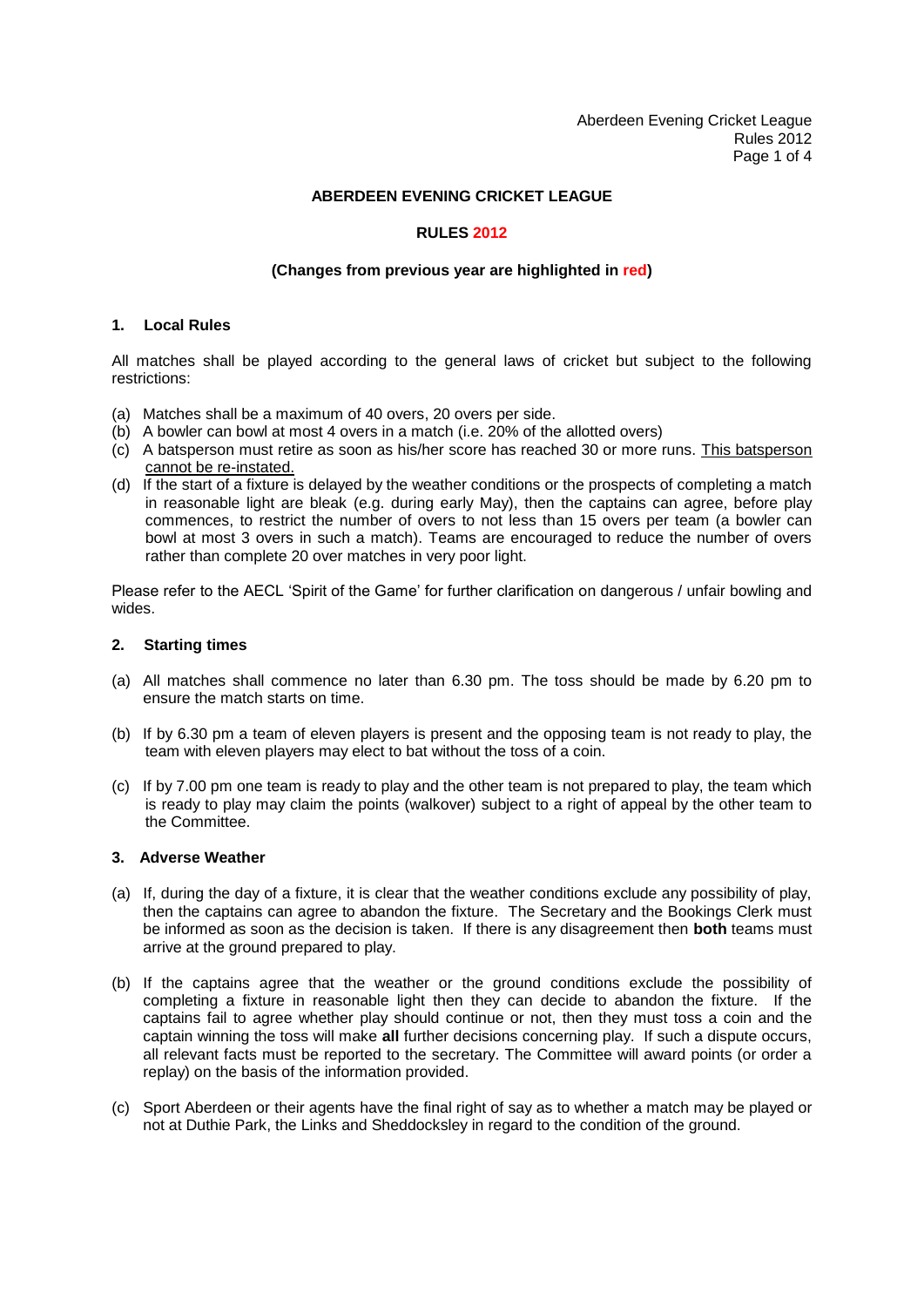#### **4. Abandoned Fixtures**

If a fixture is abandoned by mutual consent of the captains due to adverse weather, either before or during the course of the match, one point will be awarded to each team (zero margin) unless both teams agree to reschedule the match before the end of the season. The last date to play a rescheduled league match is Wednesday 8<sup>th</sup> August inclusive.

The onus is on individual teams to agree a date for rescheduled matches and inform the Secretary. Matches can be played on any evening. All AECL teams are expected to make themselves available to play rescheduled matches on all Tuesdays between the start of the season and Wednesday  $8<sup>th</sup>$ August. No team is expected to have to play more than one match each week.

#### **5. Results**

The result of each match must be communicated to the Secretary / Results Secretary at [results@aecl.org.uk](mailto:results@aecl.org.uk) within 48 hours of the completion of a match by the captain of the winning side. Failure to report the result within 48 hours may result in no points being awarded.

#### **6. Points**

The secretary will award 2 points for a win (or a walkover), 1 point for a tie and 1 point for a match abandoned by mutual consent (if not replayed before the end of the season).

#### **7. Margin**

If two or more clubs are equal on points at the end of the season, their final position in the league will be based on the margin by which each club has won and lost it's respective matches. The margin will be calculated as follows:

- (i) Calculate the total runs scored in all matches won.
- (ii) Deduct from this the total runs conceded in all matches won.
- (iii) Add to the figure obtained in (ii) 10 runs for each wicket by which any match has been won where the result was determined by 'wickets'.
- (iv) Calculate the total runs conceded in all matches lost.
- (v) Deduct from this the total runs scored in all matches lost.
- (vi) Add to the figure obtained in (v) 10 runs for each wicket by which any match has been lost where the result was determined by 'wickets'.
- (vii) Prom the figure obtained in (iii) deduct the figure obtained in (vi).

**NOTE**: Abandoned fixtures contribute zero to the margin. A batsperson retiring on 30 will not count as either a wicket taken or lost, unless the team are all out before the completion of their allotted overs. In calculating the margin, a walkover will count as a ten wicket victory; 100 runs will be added to the margin of the team awarded the walkover and 100 runs deducted from the other team.

## **8. Leagues**

The composition of the league(s) will be confirmed by the Committee prior to the start of the season. If there is more than one league, individual clubs initially have the opportunity to identify their preferred league (and therefore the standard of cricket) and the Committee will endeavour to ensure as far as possible the wishes of clubs are met.

The Committee will ensure an appropriate balance of teams is maintained between the leagues. Priority will be given to the top two teams in League 2 who will be given the opportunity to enter League 1. If this happens, the bottom two teams in League 1 may be demoted. New clubs, or clubs returning to the leagues, will be assigned to the League 2 unless the Committee deems otherwise.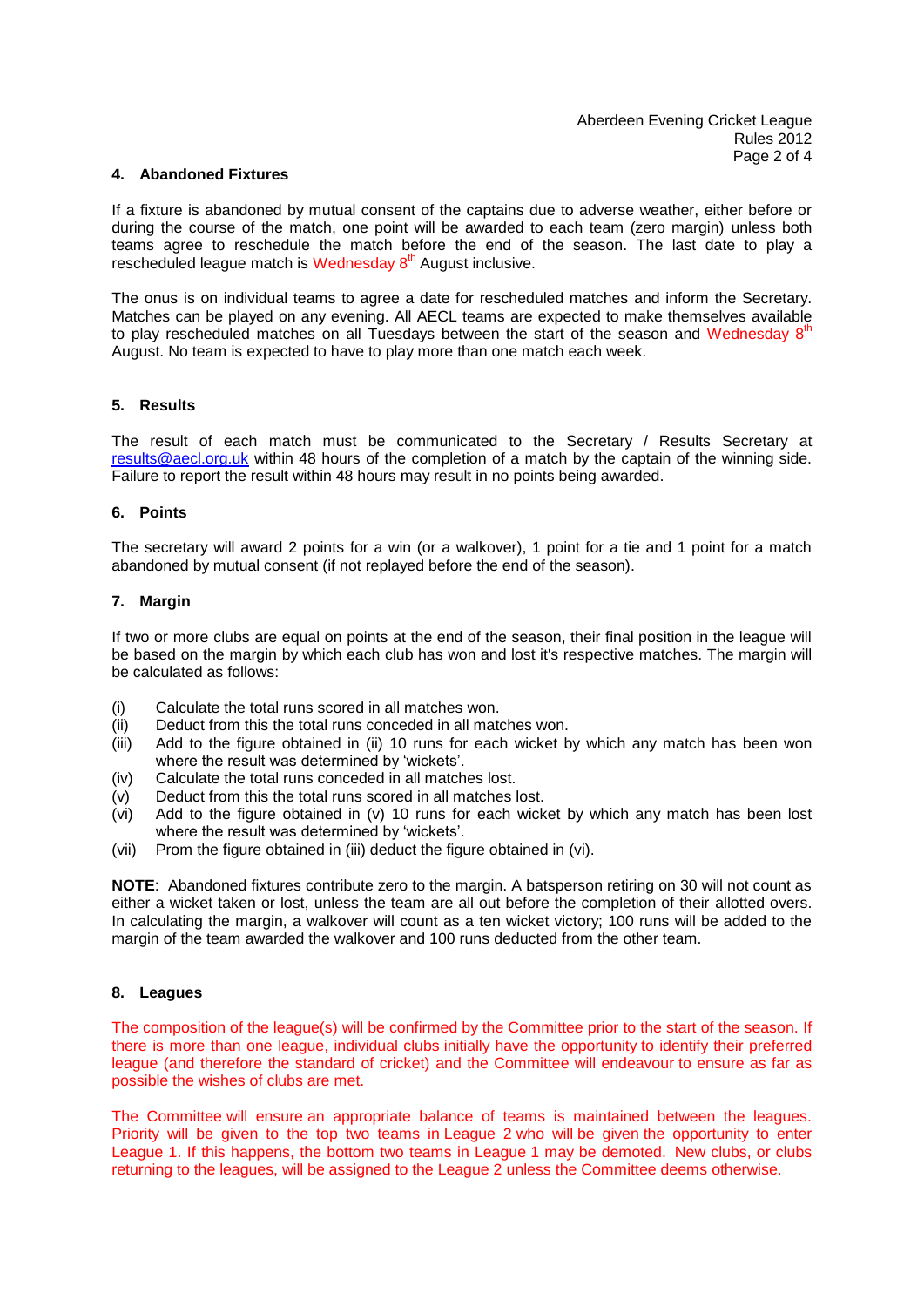### **9. Knockout Competitions**

The same rules of play apply to matches played as part of knock-out competitions of the leagues (e.g: the Oxy Cup competition). Fixtures abandoned because of bad weather conditions or unplayable ground conditions must be replayed as soon as possible after the original date of the fixture. The captains are responsible for making arrangements for the replay and for informing the secretary of the arrangements made. If any match has not been resolved before the date of the next round of the competition, then the secretary will decide which team proceeds to the next round by the toss of a coin.

## **10. Ground Fees**

The League no longer identifies a 'Home Team' responsible for paying the full pitch fee directly to Sport Aberdeen. Each team is responsible for paying 50% of the pitch fee directly to Sport Aberdeen prior to the match. Duthie Park, the Links and Sheddocksley are covered by this new procedure.

- Each team is responsible for paying 50% of the pitch fee to Sport Aberdeen prior to the match (for season 2012, this is £10.65 per match per team).
- It is the responsibility of each team to remain 'in credit' with Sport Aberdeen during the course of the season. The AECL Secretary shall be notified should any team fall behind in the payment of pitches.
- Payment will be by cheque only (no cash payments). Teams should consider paying for pitches in advance (e.g. in blocks of four) to avoid the need to write /send multiple cheques.
- Cheques to be made payable to 'Sport Aberdeen' (with the name of your club and 'AECL' on the back) and sent to:

Bookings Officer, Beach Leisure Centre Beach Promenade Aberdeen AB24 5NR

Tel: 0845 601 3611

 Any match that is cancelled due to bad weather, a credit will be granted by Sport Aberdeen and carried forward to the next match. Contact the Bookings Officer directly if in doubt as to the number of credits remaining.

### **11. Players**

If a player plays more than one match for a team, that player is considered to belong to that team and is restricted from playing matches for any other team in the AECL (all divisions) in that season. There are no restrictions as to the standard of cricketer that can participate in the AECL. A player can only play for one team in the Oxy Cup competition during a season.

### **12. Tied Matches**

In the event that both teams finish up on the same number of runs scored, the match is deemed a tie (1 point each). No credit is taken for the number of wickets lost. If a Cup match ends in a tie, a bowl out must take place to ensure a result is achieved on the night. The bowl out will consist of 10 balls per side; 2 balls per bowler.